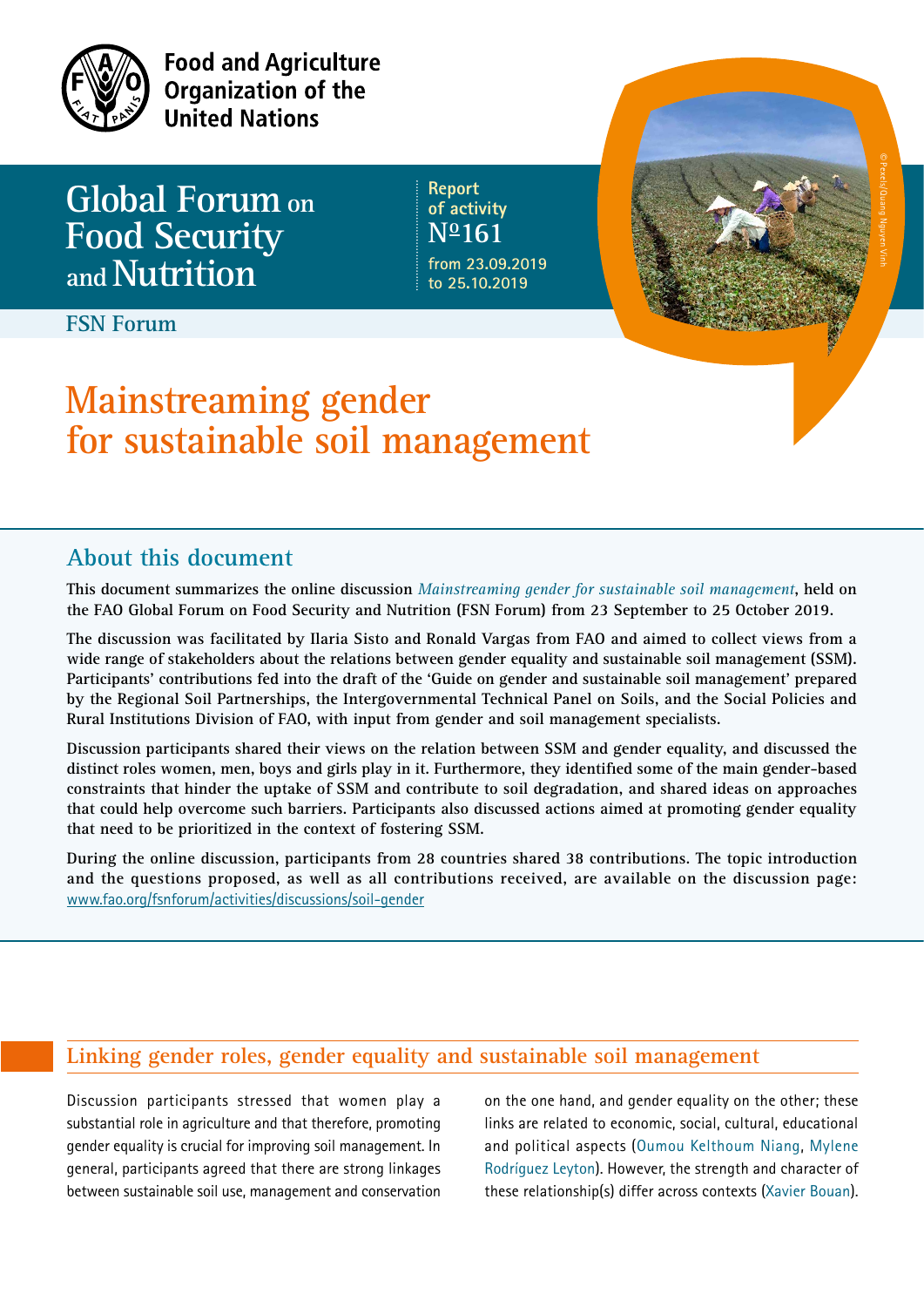This also emerged when participants from different countries discussed the distinct roles men and women play in agriculture and soil management activities:

- **F** In **Europe**, workshops on SSM have attracted more men than women due to the fact that female farmers are in the minority. Consequently, women's ideas will not always be adequately represented during these activities, causing women to be less informed than men. However, during meetings on SSM organized in the context of the European SoilCare project the participation rate for women was higher than that for men. Furthermore, interviews carried out for European project RECARE suggested that women focused more on the future health of the soil, while men concentrated more on economic aspects (Heleen Claringbould).
- $\blacktriangleright$  In eastern **India**, research suggested that women who used to carry food to the field for the men working there, gradually started to engage in farming activities. Over time, these women became more involved in decisionmaking (Pabitra Paramanya).
- $\blacktriangleright$  In **Mauritania**, women and youth carry out the hard farm work and are directly involved in agricultural production and hence, in the exploitation of soil. Men, on the other hand, play a dominant role in decision-making on soil management issues (Omou Kelthoum Niang).



- **F** In some islands of **Micronesia** taro patches are owned and managed by women, who also look after aspects such as appropriate drainage and soil quality. Hence, women have a direct impact on sediment runoff, as the taro system naturally traps sediments. In other islands, where the cultural norm is that agroforestry is carried out by men, women manage home gardens and engage in active soil management by applying compost or seaweed to maintain or replenish soil nutrients (Chiara Franco).
- **F** In **Nigeria**, roles of women and men seem to be different across the country. One of the participants pointed out that women, men and boys engage in farming activities, while girls carry out domestic chores (Comfort Eze). Another participant mentioned that women and girls are often tasked with planting, weeding and harvesting (John Ede).
- **F** In **North Africa**, men work in the fields far from home and women play a predominant role in livestock activities, which are carried out at home or close to the village. Women also engage in fruit harvesting away from home but only when this is done in groups; the same applies to firewood gathering (Abdesslam Omerani).
- **F** In Peru, women are the custodians of seeds and analyse soil conditions for cultivation. Often they also take care of fertilizing the land with animal manure, while they are also responsible for the supply of fertilizers by engaging in backyard breeding of animals – in this way, they contribute directly to soil health. Men are in charge of ploughing and other physically demanding activities related to crop growing. As part of their learning, boys and girls participate in all tasks carried out by their parents (Pedro Rivera Cea).
- **F** In **South Asia**, rural women preserve cow dung for soil fertilization (Altaf Hossain).
- $\blacktriangleright$  In **Sudan**, different patterns are visible: in the western part of the country, women carry out all the hard work on the farm, but do not own the land they cultivate. Men take farm-related decisions and are responsible for selling the produce. In the north and middle of the country the situation is different, as women are not allowed to engage in farm activities, which are carried out exclusively by men (Sahar Babiker Ahmed Abdalla).
- **F** In **Zimbabwe**, rural women spend most of their time working on the farm while men, who mostly engage in jobs in towns, take the decisions related to land use and soil management (Robert Mutisi).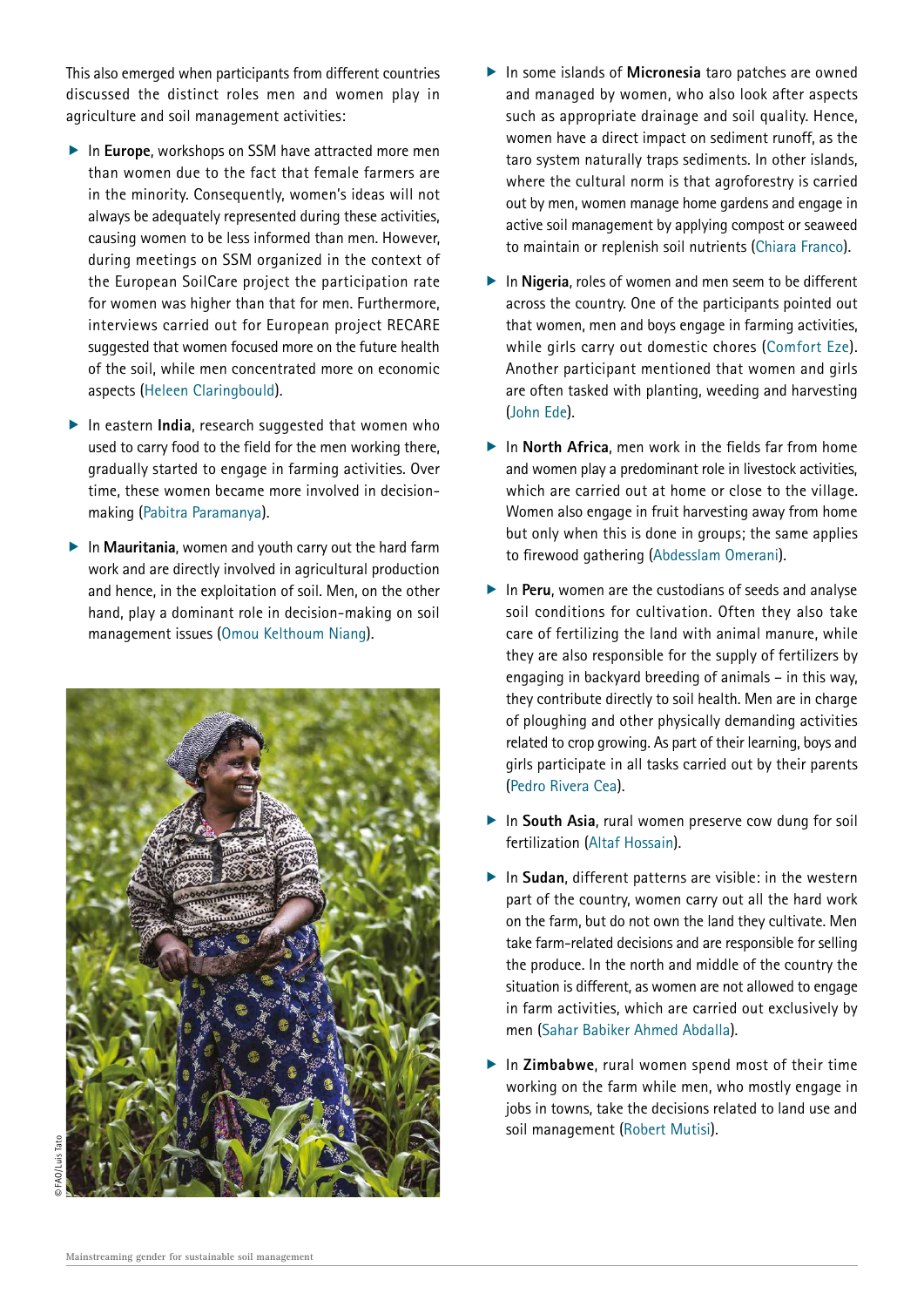## **Gender-based constraints hindering sustainable soil management**

While gender-based constraints that hinder the uptake of SSM practices differ across locations (Xavier Bouan), participants also discussed issues that exist worldwide. In fact, many issues are of a broader nature and embedded in the overall system, such as women's restricted access to education, paid jobs, finance, and real estate (Heleen Claringbould). A major problem is the fact that at policy level, units dedicated to addressing women's issues are lacking in relevant ministries, such as those of agriculture and fisheries, which has hampered efforts addressing gender inequality and discriminatory rules (Marcela Ballara). In addition to a lack of representation and capacity in the policy-making context, a general systemic issue concerns the preconception that women are not willing or able to run a farm; consequently, soil management misses the gender diversity that is needed for the adoption of a more sustainable approach (Heleen Claringbould).

Participants also identified more concrete gender-based constraints and differences that are directly related women's levels of engagement in agriculture and SSM activities:

- **F** Limited land rights (Robert Mutisi, Heleen Claringbould, Comfort Eze). Land tenure is often less secure for women than for men (Katherine Lofts, Oumou Kelthoum Niang) with many women not owning the land they grow crops on. However, ownership would encourage investment in capital-intensive soil management practices that have long-term benefits (Lydia Wairegi).
- **Exercise 2 Lower size and quality of land plots.** Women have often smaller landholdings, and the quality of the land they have access to tends to be lower as compared to that of men (Katherine Lofts).
- **F** Inadequate legal framework on the access and use of **natural resources (**Oumou Kelthoum Niang). Women may not have the right to use communal land, which is restricted to men, who are the head of the household (Pedro Rivera Cea).
- **Fxclusion from decision-making processes** (Altaf Hossain, Chiara Franco) on resource governance (Oumou Kelthoum Niang), land use and soil management (Robert Mutisi). Decisions are often made *for* women and not *by* women. Furthermore, if women are not at the table their ideas will not be represented (John Ede, Comfort Eze). At the village level, traditional forces sometimes hamper the democratization of debates (Oumou Kelthoum Niang) although women have also been excluded from relevant discussions at the global level (Comfort Eze).
- **F** Insufficient or inadequate capital to access production **resources.** Available agricultural financing does often not respond to women's needs and expectations (Oumou Kelthoum Niang). Furthermore, women are likely to have lower income or other forms of capital than men. This may impact their ability to 1) invest in agricultural improvements; 2) access agricultural technologies, inputs, equipment and information, and 3) engage in longer-term land management activities (Katherine Lofts).



#### **Women's active role in sustainable soil management in the Pacific**

In the Pacific, women's groups and women-led NGOs are implementing projects and training on SSM and the reduction of soil erosion. They are leading transformational changes in soil management, in particular by targeting soil erosion and quality, in areas in the Marshall Islands, Micronesia and Palau.

In Micronesia, for example, women's associations have promoted portable and normal dry litter piggeries, which has allowed for the production of local compost from pig waste: this reduces the threat animal waste poses to water resources while it enhances soil quality (**Chiara Franco**).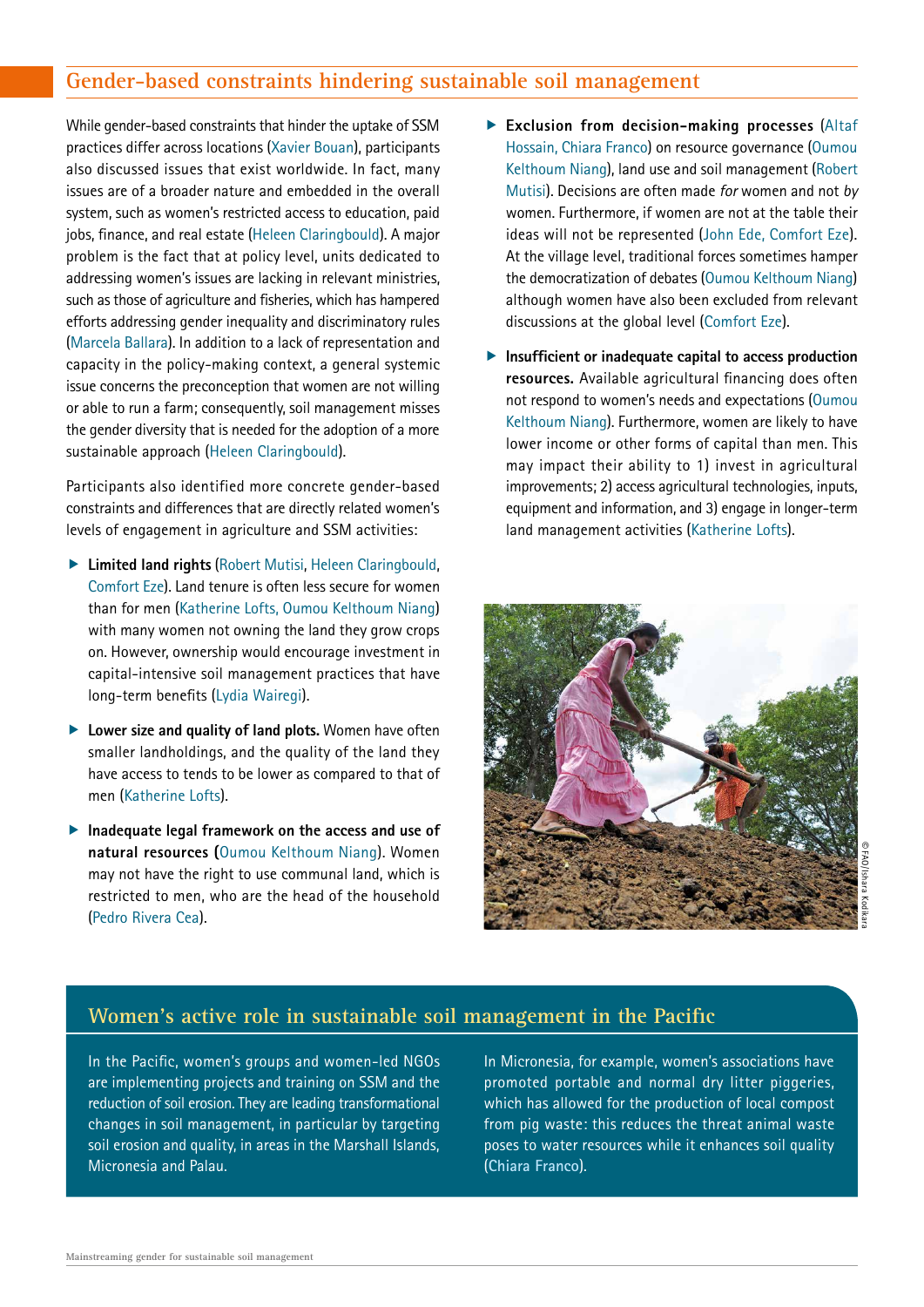- ▶ Lack of access to information, knowledge, inputs **and services** (Rengalakshmi Raj). Men sometimes do not want women to learn about and implement agricultural innovations (Mary Odusegun) and social norms restrict women's interaction with male service providers (Rengalakshmi Raj); in fact, women may carry out all farm activities while men receive related services as they do own the land – services which they may not automatically make use of (Sahar Babiker Ahmed Abdalla). Sometimes, women's low participation in decisionmaking processes can also impair their ability to access training and information on appropriate methods for soil management (Chiara Franco).
- **F** Competing demands on labour. Women often carry out a range of domestic duties that limit their time and ability to implement more time-consuming, labour-intensive agricultural practices (Katherine Lofts). Among the main gender-based constraints are those related to women's work burden (Pedro Rivera Cea).
- **F** Unfortunate timing of training and information events **on soil management.** Women's access to these events is limited as the allocated time slots are often in conflict with their commitments to family and salaried jobs (Chiara Franco).
- **F** Differing knowledge of agriculture and land **management.** Women and men may be responsible for different activities and for growing different types of crops, and thus have different knowledge (Katherine Lofts). In general, women tend to be less educated than men and are also less likely to attend agricultural training (Lydia Wairegi).
- **F** Limited practical experience in agriculture. In some contexts, women do not work in the field (Ana Laura Jiménez): either they themselves refrain from doing so or it is not culturally accepted for women to engage in farming (Saud Al Farsi).

#### **Approaches and solutions to overcome gender-based constraints**

Participants shared practical ideas for approaches and initiatives that could help overcome gender-based constraints that hinder the adoption of SSM:

- $\blacktriangleright$  Efforts to increase men's awareness of the importance gender equality in general should be strengthened (Mary Odusegun);
- $\blacktriangleright$  Programs should strengthen and build on women's knowledge and raise awareness of the importance of SSM (Comfort Eze);
- $\blacktriangleright$  Extension workers should pay specific attention to the needs of women in terms of information and agricultural inputs (Mary Odusegun, Sahar Babiker Ahmed Abdalla);
- $\triangleright$  Active platforms for knowledge exchange and management could be created to improve women's access to information and build their capacity in SSM (Chiara Franco) – for instance, digital platforms could be built (Heleen Claringbould);
- $\triangleright$  Workshops and training on SSM should be provided at a time that is suitable for women (Chiara Franco);
- $\blacktriangleright$  Training on composting household waste and the production of other simple compost type fertilizers could be organized in order to promote fertilization of home gardens, which are often managed by women (Sahar Babiker Ahmed Abdalla, AAM Zowadul Karim Khan);
- $\triangleright$  Gender-specific workshops could be organized to create a space where women can voice their opinion – these can then be followed by joint workshops in which both women and men can share their ideas (Ana Laura Jiménez);
- $\blacktriangleright$  Leaders of women's groups could be invited to discussions, consultations, and decision- making processes at the community level to ensure that women's views are taken into account (John Ede);
- $\triangleright$  Gender-based agricultural associations could be strengthened (Saud Al Farsi);
- $\triangleright$  Small- and medium-sized enterprises could cooperate on the implementation of gender projects (Saud Al Farsi);
- $\triangleright$  Support should be given to women in findings ways to sell their agricultural produce (Sahar Babiker Ahmed Abdalla).

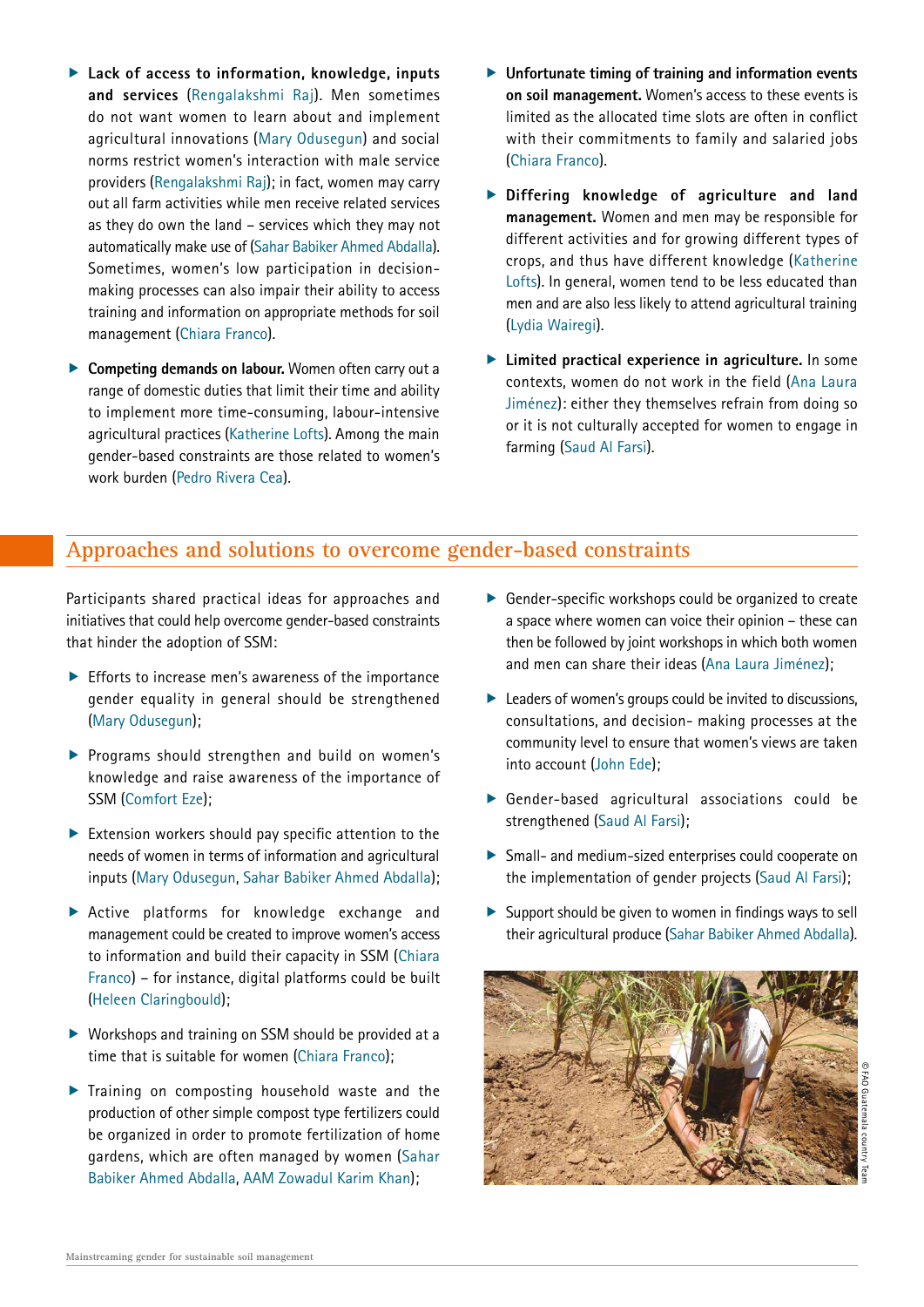## **Promoting women's empowerment for sustainable soil management: actions to be prioritized**

Fostering gender equality and women's empowerment is essential to the process of promoting SSM, as it addresses underlying resource and knowledge inequities between women and men that affect land tenure and soil management (Andrew Patterson). Furthermore, it will help ensure that women's role in agriculture is recognized (Pabitra Paramanya, Oumou Kelthoum Niang), which will, in turn, translate into the provision of the support they need to adopt SSM practices (Omou Kelthoum Niang). At the same time, however, participants stressed that rather than empowering women more than men, promoting gender equality consists in bringing women and men to an equal level of knowledge, and in facilitating the sharing of knowledge and ideas between them (Ana Laura Jiménez). Indeed, men must be willing to work with women's ideas and soils must be managed according to collective decisions (Hamadoun A. Haidara), while both men and women take their responsibility and adopt a sustainable approach (Aklilu Nigussie, Aysen Sema Tekin).

Promoting gender equality first of all requires the implementation of "women-friendly" rules and regulations (Md. Zahangir Hossain) and the revision of existing local and national regulatory frameworks to address gender inequality and acknowledge women's role in natural resource management (Pedro Rivera Cea). In this context, discrimination against women that limits their access to (agricultural) resources, education, extension, financial services and labour markets should be addressed (Comfort Eze). Gender should also be mainstreamed in land management frameworks, which should include gender equality as a definite goal, for which clear targets should be identified (Rahmi Khalida). Some comments also suggested to develop a general gender policy for the rural sector in order to integrate the needs of rural women in projects and activities (Marcela Ballara).

It was stressed that in any case, it is necessary to involve local people and in particular women in decision- and policymaking, i.e. to adopt a people-centred approach (John Ede). Another crucial aspect for designing appropriate interventions is to look at the intersectional identities of women and men, including class, ethnicity, age and status, and to understand how these play a role in people's (dis)empowerment (Marcela Ballara, Katherine Lofts). In fact, some comments stressed that before undertaking action, it first needs to be clear how many women are affected by gender inequality, and the severity of the issues they experience should be understood (Dick Tinsley). One of the participants even argued that before addressing gender-related issues, the fundamental problem of modern agriculture should be addressed: the fact that it focuses on increasing productivity at the expense of natural resources and the environment (Paolo Groppo).

However, there was broad consensus on the fact that women's empowerment needs to be promoted in order to achieve SSM. Some comments highlighted that this should in general be done by developing women's agency, changing relations and transforming structures, and addressing systemic gender gaps in resources and capacities to sustainably manage soil (Andrew Patterson). Participants also shared more concrete aspects and interventions that need to be prioritized:

- $\blacktriangleright$  Education and training on SSM should be improved (Lydia Wairegi) and specifically target women and girls (Katherine Lofts). Lessons on SSM should be included in school curricula (Amanullah) and online courses and mobile phone applications should be made available, which should include subjects that attract both women and men (Heleen Claringbould).
- $\triangleright$  Opportunities to learn from grandmothers, other elders, and indigenous women should be supported (Katherine Lofts).
- $\blacktriangleright$  Technical support to women should be offered by female advisors, who may be sensitive to women's questions (Heleen Claringbould).

#### **Monitoring the SDGs for women's empowerment in the context of sustainable soil management**

Promoting rural women's empowerment requires a commitment to monitoring progress towards the achievement of the SDGs. In this regard, indicators 1.4.2 on secure tenure rights to land and indicator 5.a.2 on legal frameworks that guarantee women's equal rights to land ownership and/or control are particularly important. The data to be collected for this monitoring purpose should, when possible, be disaggregated by characteristics relevant to national contexts. In addition, carrying out intersectional analyses would help address issues related to gender and economic justice, as they reveal women's different identities and the particular issues they face. Taking these specificities into account is crucial in the process of designing policies and action plans **(Marcela Ballara**).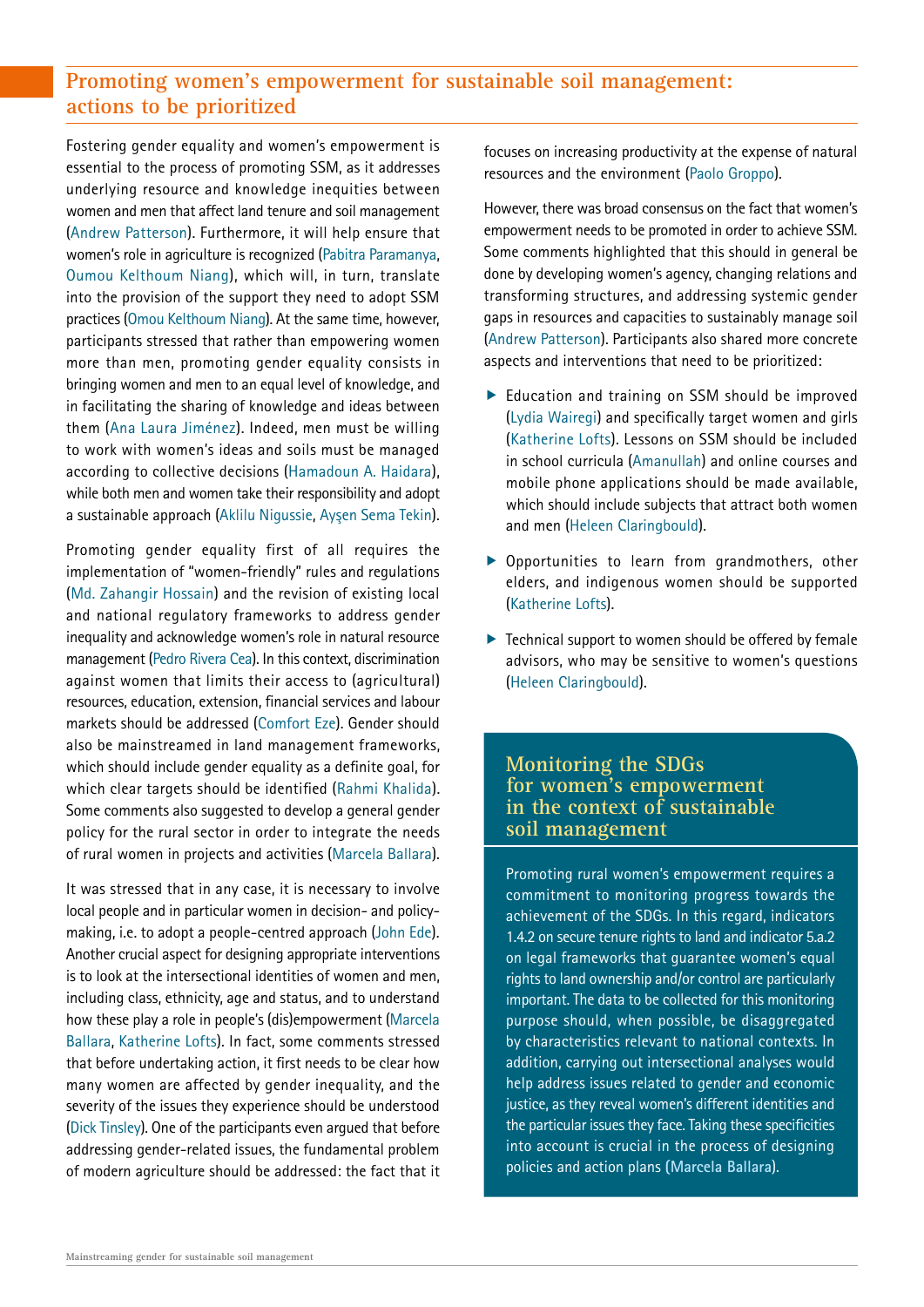- $\blacktriangleright$  Agricultural inputs, financial resources and incentives such as subsidies should be provided (Saud Al Farsi, Lydia Wairegi, Sahar Babiker Ahmed Abdalla, Dinesh Panday) to help women work on their ideas. For instance, gender quota could be applied when making loans or subsidies available for the implementation of SSM or conservation practices, or the establishment of an organic farm (Heleen Claringbould).
- $\blacktriangleright$  Advocacy for more equal land tenure should be strengthened (Katherine Lofts).
- $\blacktriangleright$  Investments should be made in labour-saving and productivity-enhancing technologies and infrastructure to free women's time for more productive activities (Comfort Eze).
- $\blacktriangleright$  Inclusive and participatory multi-stakeholder platforms should be created at the local level to: 1) find mutually agreed solutions which can inform policymakers; 2) foster a culture of inclusive, peaceful and participatory dialogue between all stakeholders; 3) build trust among all actors (Oumou Kelthoum Niang).

Participants also discussed how farmers could be encouraged to invest in and apply SSM practices. As some comments pointed out, farmers who have always had an income by cultivating a single crop on the same plot of land may not be attentive to soil health or aware of the consequences of unsustainable soil management practices. In this regard, it is important to take into account that women are sometimes more sensitive to issues that could affect their family than men. It is likely that this also applies to soil management, and together with women's ability to make their partners aware of the importance of this issue, this could provide



FAO/Desmond Kwande

an opening for efforts aimed at promoting SSM. Women themselves could be taught SSM techniques that are directly related to everyday household tasks, such as using organic matter for soil fertilization (Ana Laura Jiménez).

Comments recieved also addressed the question of how and at which level initiatives to promote gender equality should be implemented. Some comments stressed that this should be done at the community level to get buy-in and support from all stakeholders (Lydia Wairegi). Furthermore, the example of FAO's approach in Chile was shared, which focused on supporting public policy making in the agricultural sector, targeting rural women in particular. In this context, the Working Group on Rural Women (Mesa de Trabajo Mujer Rural) served as a forum for dialogue and coordination between governments and women's organizations at the regional and national level. Such an approach could contribute to interventions that promote gender equality and change discriminatory rules that affect SSM (Marcela Ballara).

#### **CARE's approaches linking gender equality and sustainable agriculture and food systems**

CARE's "She Feeds the World" programmatic framework aims to improve access to information, resources and assets for women working in the agricultural sector. The framework includes a specific focus on improving women's access to land, which involves the organization of gender and community dialogues on access to land, advocacy to influence policy on access and utilization of land for women, and innovative approaches to land titling. Other elements that are key to CARE's strategy are climateresilient agriculture technologies and landscape approaches for natural resource management and risk reduction. Another example is CARE's gender-sensitive approach to Farmer's Field Business Schools (FFBS), which has transformed the status and recognition of women. Evidence shows that participation in FFBS: 1) builds women's self-confidence and autonomy; 2) reduces gender-based violence, and 3) engenders respect from their families and communities (**Andrew Patterson**). The FFBS model has empowered female farmers and at the same time promoted the adoption of climate-smart agriculture because it gives risk-averse farmers a low-risk environment in which to experiment (**Colleen Farrell**).